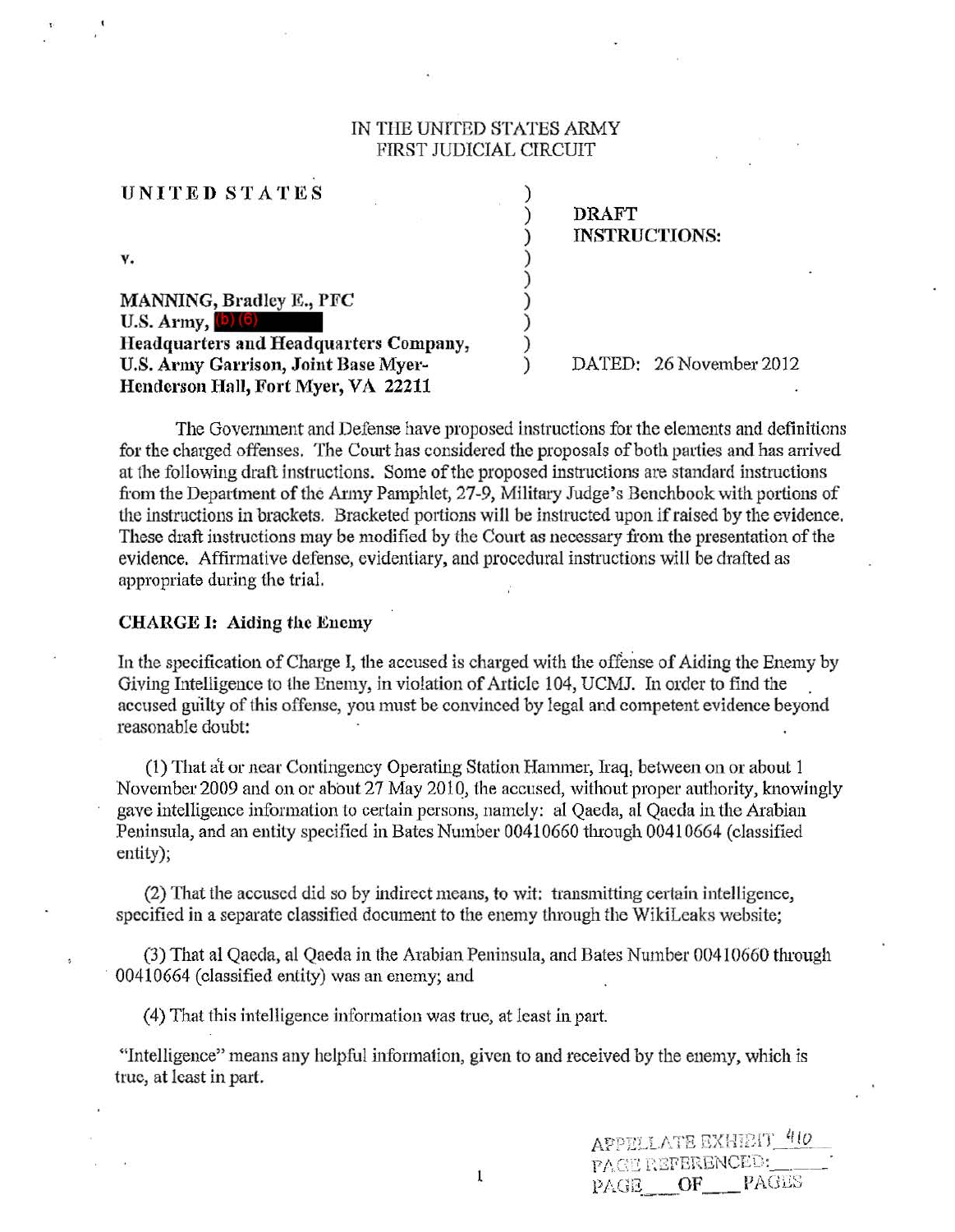"Enemy" includes (not only) organized opposing forces in time of war, (but also any other hostile body that our forces may be opposing) (such as a rebellious mob or a band of renegades) (and includes civilians as well as members of military organizations). ("Enemy" is not restricted to the enemy government or its armed forces. All the citizens of one belligerent are enemies of the government and the citizens of the other.)

"Indirect means" means that the accused knowingly gave the intelligence to the enemy through a  $3<sup>rd</sup>$  party, an intermediary, or in some other indirect way.

"Knowingly" requires actual knowledge by the accused that by giving the intelligence to the  $3<sup>rd</sup>$ party or intermediary or in some other indirect way, that he was actually giving intelligence to the enemy through this indirect means. This offense requires that the accused had a general evil intent in that the accused had to know he was dealing, directly or indirectly, with an enemy of the United States. "Knowingly" means to act voluntarily or deliberately. A person cannot violate Article 104 by committing an act inadvertently, accidentally, or negligently that has the effect of aiding the enemy.

The Court declines to give the instructions requested by the Defense regarding actual knowledge and indirect means because they add a specific intent element to Article 104 (Giving Intelligence to the Enemy) that is not required by the statute. The Court's "general evil intent" and knowledge that the accused was dealing with the enemy language is taken from *US. v. Olson,* 20 C.M.R. 461 (C.M.A. 1955) and *US. v. Batchelor,* 22 C.M.R44 (C.M.A. 1956).

The Court reserves its decision on whether to instruct on mistake of fact as requested by the Defense until the close of the evidence to determine whether a mistake of fact defense is raised by the evidence.

**CHARGE II, Specification 1: Wrongfully and Wantonly Causing Publication of Intelligence Belonging to the United States on the Internet Knowing the Intelligence is Accessible to the Enemy to the Prejudice of Good Order and Discipline in the Armed Forces or of a Nature to Bring Discredit Upon the Armed Forces** 

In specification 1 of Charge II, the accused is charged with the offense of Wrongfully and Wantonly Causing Publication of Intelligence Belonging to the United States on the Internet Knowing the Intelligence is Accessible to the Enemy to the Prejudice of Good Order and Discipline and Being of a Nature to Bring Discredit Upon the Armed Forces, in violation of Article 134, UCMJ. In order to find the accused guilty of this offense, you must be convinced by legal and competent evidence beyond reasonable doubt:

(1) That at or near Contingency Station Hammer, Iraq, between on or about 1 November 2009 and on or about 27 May 2010, the accused wrongfully and wantonly caused to be published on the internet, intelligence belonging to the United States Government, having knowledge that Intelligence published on the internet is accessible to the enemy; and;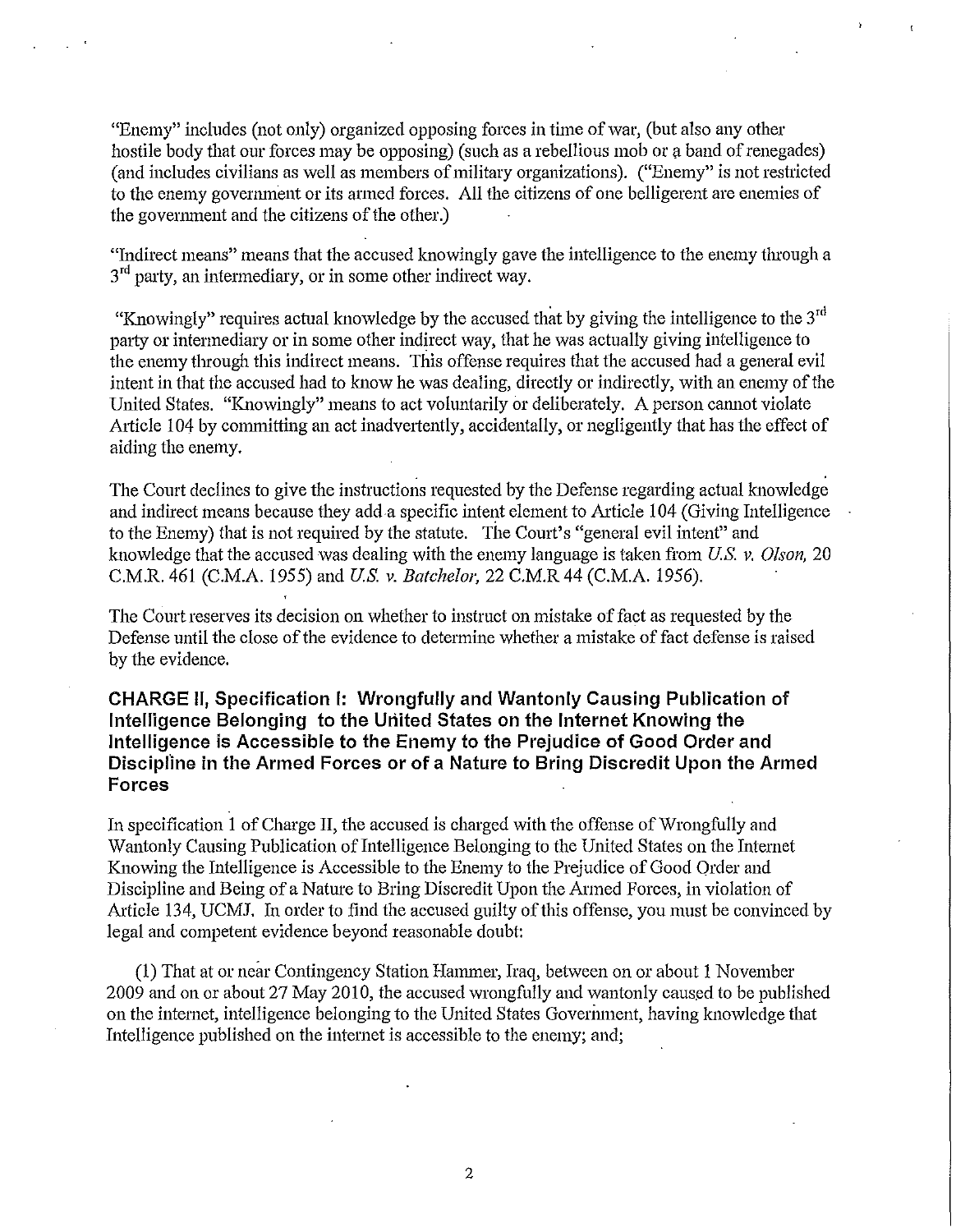(2) That, under the circumstances, the conduct of the accused was to the prejudice of good order and discipline in the armed forces or was of a nature to bring discredit upon the armed forces.  $f_{\rm eff}$   $\sim$   $\sim$   $\sim$   $\sim$ 

The definitions of "intelligence" and "enemy" I read for you for the specification of Charge I also applies to this offense. Would any member like me to repeat those definitions to you?

"Wrongful" means without legal justification or excuse.

"Wanton" includes "recklessness" but may connote willfulness, or a disregard of probable consequences and thus describes a more aggravated offense. "Reckless" conduct is conduct that exhibits a culpable disregard of foreseeable consequences to others from the act or omission involved. The accused need not intentionally cause a resulting harm. The ultimate question is whether under all the circumstances, the accused's conduct was of that heedless nature that made it actually or imminently dangerous to others.

"Knowledge" requires that accused acted with actually knowledge that intelligence published on the internet was accessible to the enemy. You may not find the accused guilty of this offense if you find that the accused should have known, but did not actually know this fact. Knowledge, like any other fact, may be proved by circumstantial evidence, including the accused's training, experience, and military occupational specialty.

. "Caused to be published" means the action of the accused was a proximate cause of the publication even if it is not the only cause, as long as it is a direct or contributing cause that plays a material role, meaning an important role, in bringing about the publication. An act is not a proximate cause if some other unforeseeable, independent, intervening event, which did not involve the accused's conduct, was the only cause that played any important part in bringing about the publication.

"Conduct prejudicial to good order and discipline" is conduct which causes a reasonably direct and obvious injury to good order and discipline. "Service discrediting conduct" is conduct which tends to harm the reputation of the service or lower it in public esteem.

With respect to "prejudice to good order and discipline," the law recognizes that almost any inegular or improper act on the part of a service member could be regarded as prejudicial in some indirect or remote sense; however, only those acts in which the prejudice is reasonably direct and palpable is punishable under this Article.

With respect to "service discrediting," the law recognizes that almost any irregular or improper act on the pati of a service member could be regarded as service discrediting in some indirect or remote sense; however, only those acts which would have a tendency to bring the service into disrepute or which tend to lower it in public esteem are punishable under this Article.

Under some circumstances, the accused's conduct may not be prejudicial to good order and discipline but, nonetheless, may be service discrediting, as I have explained those terms to you. Likewise, depending on the circumstances, the accused's conduct can be prejudicial to good order and discipline but not be service discrediting.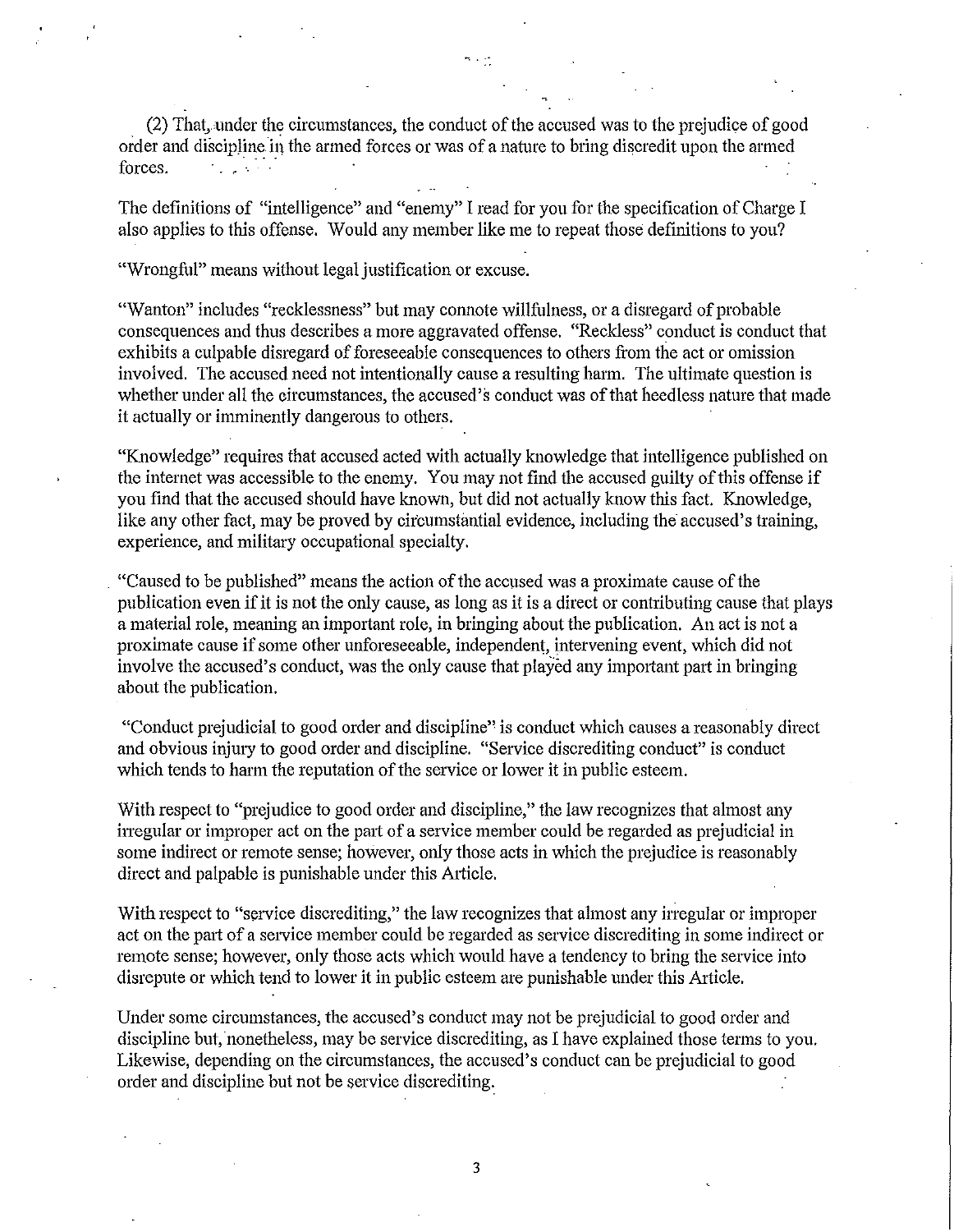### **Findings:**

The Court finds that a definition of"caused to be published" will be helpful to the members. The "caused to be published instruction" stated above is taken from the proximate cause instruction currently in the Military Judge's Benchbook at 5-19. The proposed Defense instruction adds elements to the offense charged.

The Court tailored the definition of knowledge proposed by the Defense. The definition requires the fact finder to find beyond a reasonable doubt that the accused act with actual knowledge and not constructive knowledge.  $\cdot$  .

Clauses 1 and 2 of Article 134 are alternate theories of proving that offense. The members do not have to find both that the conduct was prejudicial to good order and discipline and was service discrediting. So long as the fact finder finds at least one theory beyond a reasonable doubt, the fact-finder can find the accused guilty. The Court will instruct accordingly. If a findings worksheet is necessary, the parties may request the Comt to tailor the findings worksheet such that the fact finder be given the option to except Clause 1 or Clause 2 from the specification.

# **CHARGE II, Specifications 4, 6, 8, 12, and 16: Stealing, Purloining, or Knowingly Converting Records Belonging to the United States of a Value in Excess of \$1,000.00.**

In specifications 4, 6, 8, 12, and 16 of Charge II, the accused is charged with the offense of Stealing, Purloining, or Knowingly Converting Records Belonging to the United States, of a Value in Excess of\$1,000.00, in violation of Title 18 United States Code, Section 641 and Article 134, UCMJ. In order to find the accused guilty of this offense, you must be convinced by legal and competent evidence beyond reasonable doubt that:

(I) A or near Contingency Operating Station Hammer, Iraq,

**SPECIFICATION 4:** between on or about 31 December 2009 and on or about 5 January 2010; the accused did steal, purloin, or knowingly convert records to his own use or someone else's use, to wit: the Combined Information Data Network Exchange Iraq database containing more than380,000 records;

**SPECIFICATION** 6: between on or about 31 December 2009 and on or about 8 January 2010; the accused did steal, purloin, or knowingly convert records to his own use or someone else's use, to wit: the Combined Information Network Exchange Afghanistan database containing inore than 90,000 records;

**SPECIFICATION** 8: on or about 8 March 2010; the accused did steal, purloin, or knowingly convert records to his own use or someone else's use, to wit: a United States Southern Command database;

**SPECIFICATION 12:** between on or about 28 March 2010 and on or about 27 May 2010; the accused did steal, purloin, or knowingly convert records to his own use or someone else's use, to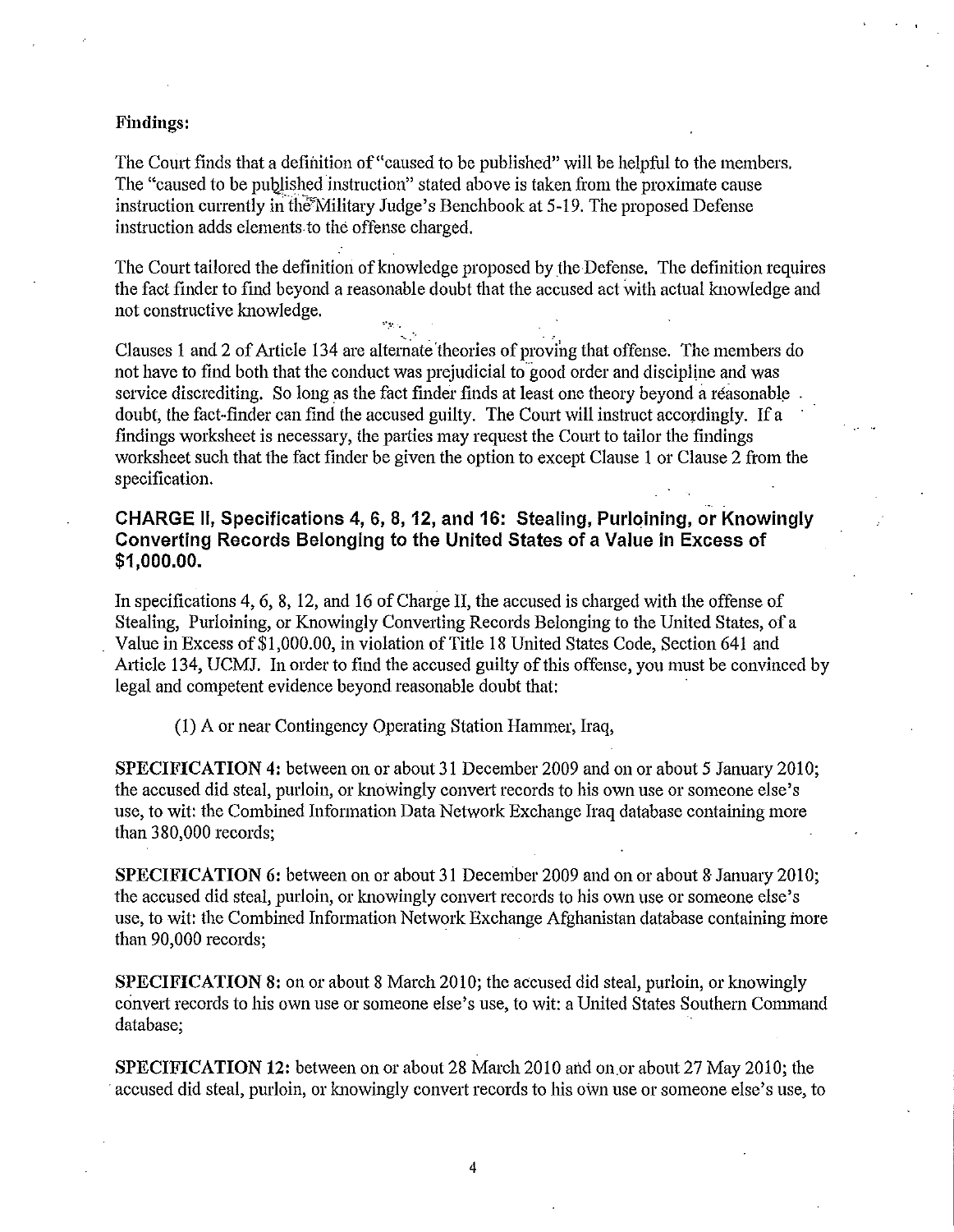wit: the Depariment of State Net-Centric Diplomacy database containing more than 250,000 records;.

**SPECIFICATION** i6: between on or about **11** May2010 and on or about27 May 2010; the accused did steal, purloin, or knowingly convert records to his own use or someone else's use, to wit: the United States Forces- Iraq Microsoft Outlook/SharePoint Exchange Server global address list;

#### .. **(Elements Common to all specifications)**

(2) the records belonged to the United States or a department or agency, thereof;

(3) the accused acted knowingly and willfully and with the intent to deprive the government of the use and benefit of the records; and .

(4) the records were of a value greater than \$1,000;

(5) at the time 18 U.S.C. Section 641 was in existence on the dates alleged in the specification;

( 6) under the circumstances, the conduct of the accused was to the prejudice of good order and discipline in the armed forces or was of a nature to bring discredit upon the armed forces.

The same definitions for prejudice to good order and discipline in the armed forces and of a nature to bring discredit upon the armed forces that I read for you for specification **1** of Charge II also apply to this offense.

To "steal" means to wrongfully take money or property belonging to the United States government with the intent to deprive the owner of the use and benefit temporarily or permanently.

"Wrongful" means without legal justification or excuse.

To "purloin" is to steal with the element of stealth, that is, to take by stealth the property of the United States government with intent to deprive the owner of the use and benefit of the propetty temporarily or permanently.

A "taking" doesn't have to be any particular type of movement or carrying away. Any appreciable and intentional change in the property's location is a taking, even if the propetty isn't removed from the owner's premises. The accused did not have to know the United States government owned the propetty at the time of the takirig.

A "conversion" may be consummated without any intent to permanently deprive the United States of the use and benefit of the property and without any wrongful taking, where the initial possession by the converter was entirely lawful. Conversion may include the misuse or abuse of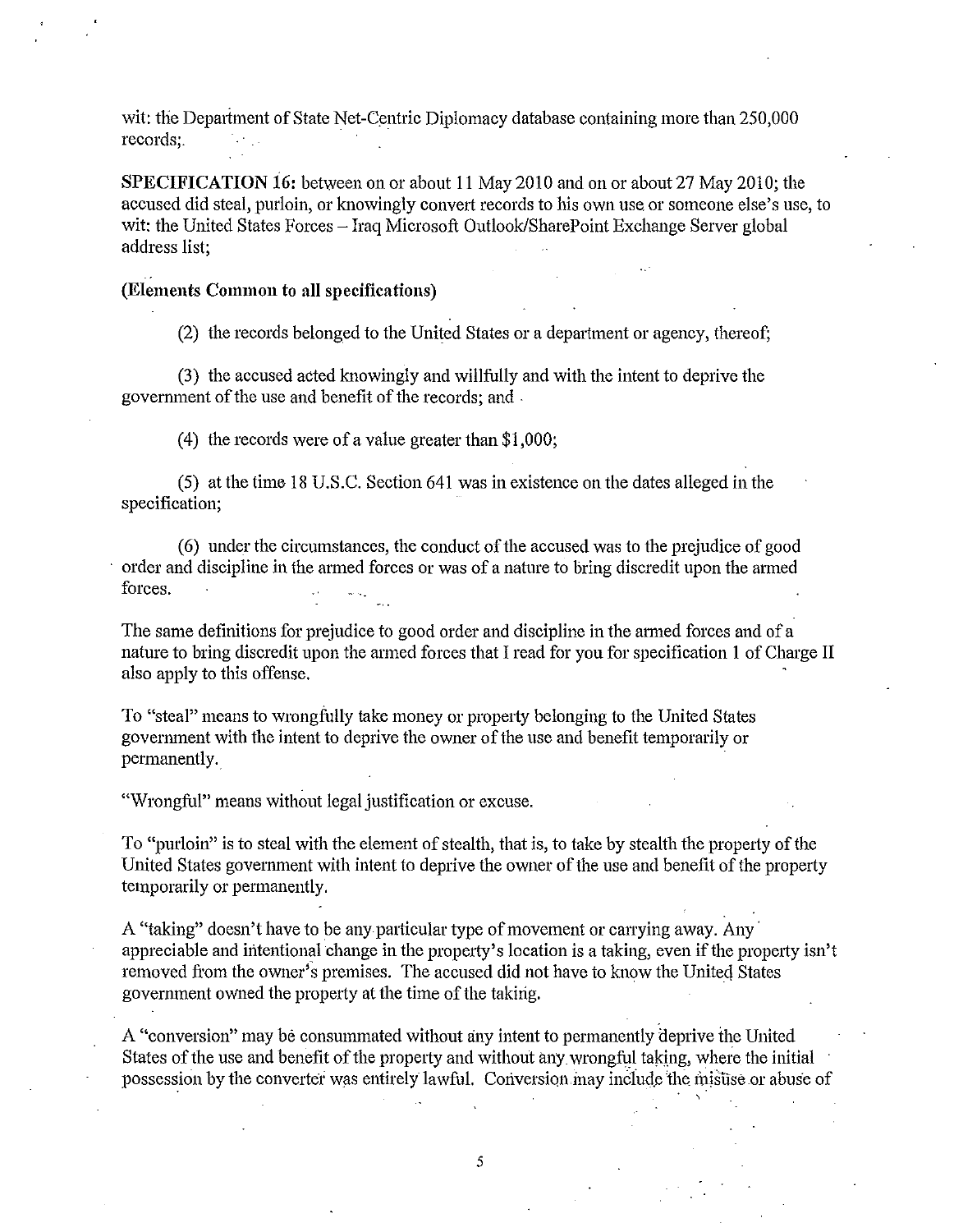property. It may reach use in an unauthorized manner or to an unauthorized extent of property placed in one's custody for limited use. Not all misuse of government property is a conversion. The misuse must seriously and substantially interfere with the United States government's propetty rights.

"Value" means the greater of  $(1)$  the face, par, or market value, or  $(2)$  the price, whether wholesale or retail. A "thing of value" can be tangible or intangible property. Govemment information, although intangible is a species of property and a thing of value.

The market value of stolen goods may be determined by reference to a price that is commanded in the market place whether that market place is legal or illegal. In other words, market value is measured by the price a willing buyer will pay a willing seller. (The illegal market place is also known as a "thieves market".)"Cost price" means the cost of producing or creating the specific propetty allegedly stolen, purloined, or knowingly convetted.

An act is done "willfully" if it is done voluntarily and intentionally with the specific intent to do something the law forbids, that is, with a bad purpose to disobey or disregard the law.

An act is done "knowingly" if it is done voluntarily and intentionally and not because of mistake or accident or other innocent reason.

I have taken judicial notice that Title 18, United States Code Section641 was in existence on the dates alleged in specifications 4, 6, 8, 12, and 16 of Charge II.

# LESSER INCLUDED OFFENSE: Stealing, Purloining, or Knowingly Converting Records Belonging to the United States, of a Value of \$1,000.00 or less, in violation of Title 18 United States Code, Section 641 and Article 134, UCMJ.

The court is further advised that the offense of Stealing, Purloining, or Knowingly Converting Records Belonging to the United States, of a Value of \$1000.00 or less is a lesser included offense of the offense set fotth in specifications 4, 6, 8, 12, and 16 of Charge II. When you vote, if you find the accused not guilty of the offense charged, that is Stealing, Purloining, or Knowingly Converting Records Belonging to the United States, of a Value in Excess of \$1000.00, then you should consider the lesser included offense of Stealing, Purloining, or Knowingly Converting Records Belonging to the United States, of a Value of \$1000.00 or less, also in violation of Title 18 U.S. Code Section 641 and Atticle 134, UCMJ. In order to find the accused guilty of this lesser offense, you must be convinced by legal and competent evidence beyond reasonable doubt all of the elements as set forth in specifications 4, 5, 8, 12, and 16 except the value element. The value element of the lesser included offense requires that the Government prove the propetty in each.specification was of a value of \$1000.00 or less.

The offense of Stealing, Purloining, or Knowingly Converting Records Belonging to the United States, of a Value of \$1000.00 or less is a lesser included offense of the offense of Stealing, Purloining, or Knowingly Converting Records Belonging to the United States, of a Value in Excess of \$1000.00, as set forth in Specifications 4, 6, 8, 12, and 16 of Charge II. If you find the accused not guilty of the charged offense in specifications 4, 6, 8, 12, and 16 of Charge II, you should then consider the lesser included offense of Stealing, Purloining, or Knowingly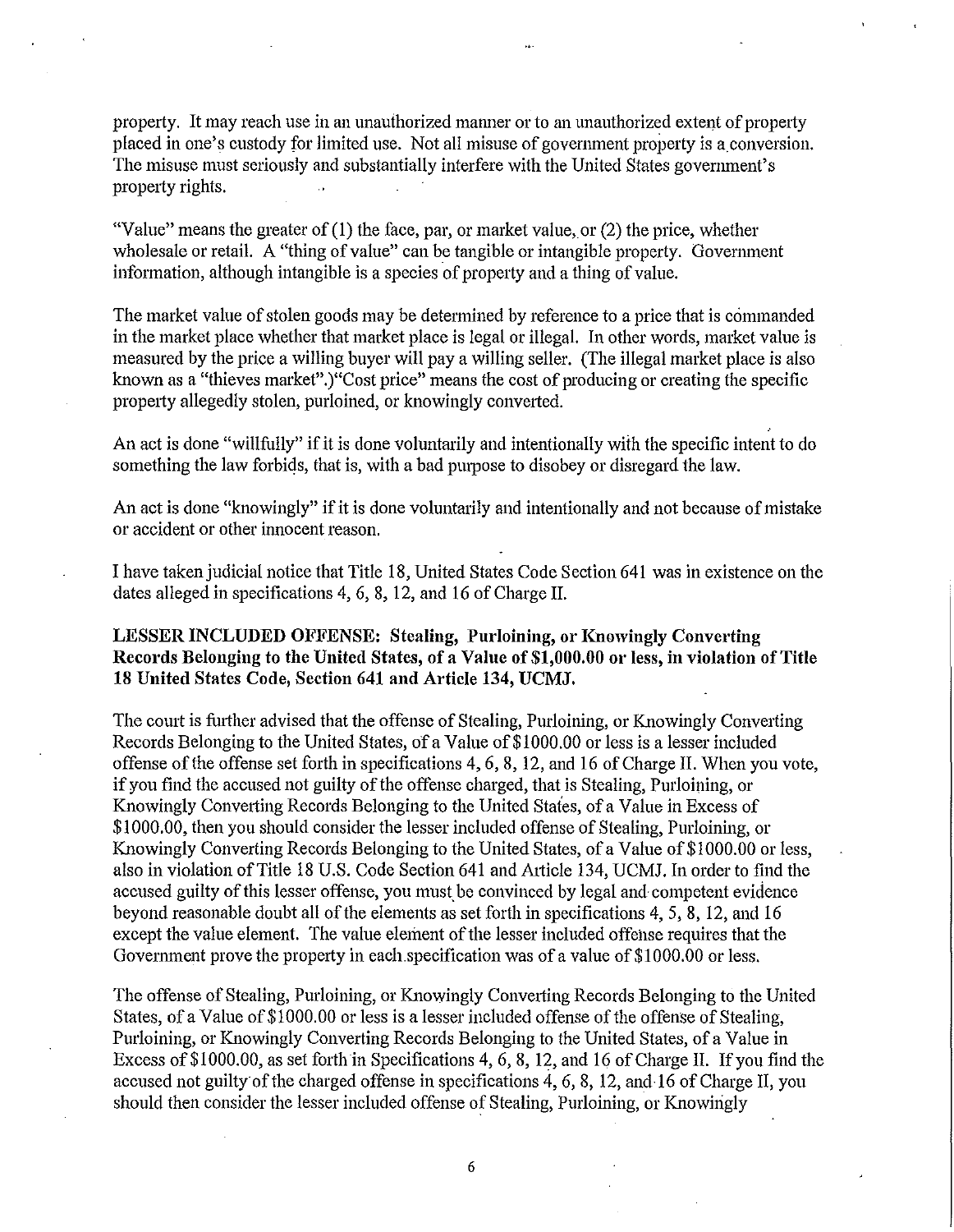Converting Records Belonging to the United States, of a Value of \$1000.00 or less. The offense and the lesser included offense differ in that the charged offense requires as an essential element that you be satisfied beyond a reasonable doubt that the property Stolen, Purloined, or Knowingly Converted was of a value in excess of\$1000.00. The lesser included offense does not include that element but.does require as an essential element that you be satisfied beyond reasonable doubt that the property Stolen, Purloined, or Knowingly Converted was of a value of \$1000.00 or less.

#### **Findings:**

The Court anived at the proposed instructions by considering the instructions requested by the patties and any responses to include enclosures and cited authority, pattern jury instructions for 18 U.S. C. Section 641 for the 5<sup>th</sup>, 7<sup>th</sup>, 8<sup>th</sup>, 10<sup>th</sup>, and 11<sup>th</sup> Circuits, the Federal Jury Instructions provided to the Court from the Defense from the book "Federal Jury Instructions", the Federal District Court Jury Instructions in *United States v. Morrison, and the additional research* provided by the Defense regarding whether "knowing conversion" requires substantial interference with the government's use of the property and "thieves market". The definitions of "steal", "purloin", and "knowingly convert" are taken from *U.S. v. Morrisette,* 342 U.S. 246 (1952). The definitions of"knowing" and "willful" are taken from the District Comi's instructions in *States v. Morrison*, and from *U.S. v. May,* 625 F.2d 186, 190 (8<sup>th</sup> Cir. 1980) quoting *O'Malley v. United States,* 378 F.2d 401, 404 (I" Cir.) cert. denied, 389 U.S. 1008 (1967) and *United States v. Lee,* 589 F.2d 980 (9<sup>th</sup> Cir. 1979). The Court will give a "thieves market" instruction if evidence is presented on the value of the records alleged to be stolen, purloined, or knowingly converted by the accused in a thieves market.

## **CHARGE 11, Specifications 2, 3, 5, 7, 9, 10,.11, and 15: Transmitting Defense information.**

In specifications 2, 3, 5, 7, 9, 10, 11, and 15 of Charge II, the accused is charged with the offense of Transmitting Defense Information, in violation of Title 18, United States Code Section 793(e) and Article 134, UCMJ. In order to find the accused guilty of this offense, you must be convinced by legal and competent evidence beyond reasonable doubt:

(1) That at or near Contingency Operating Station Hammer, Iraq,

**SPECIFICATION** 2: between on or about 15 February 2010 and on or about 5 April 2010; the accused, without authorization, had possession of, access to, or control over: a video file named "12 JUL 07 CZ ENGAGEMENT ZONE 30 GC Anyone.avi";

**SPECIFICATION** 3: between on or about 22 March 2010 and on or about 26 March 2010; the accused, without authorization, had possession of, access to, or control over: more than one classified memorandum produced by a United States government intelligence agency;

**SPECIFICATION 5:** on or about 31 December 2009 and on or about 9 February 2010; the accused, without authorization, had possession of, access to, or control over: more than 20 classified records from the Combined Information Data Network Exchange Iraq database;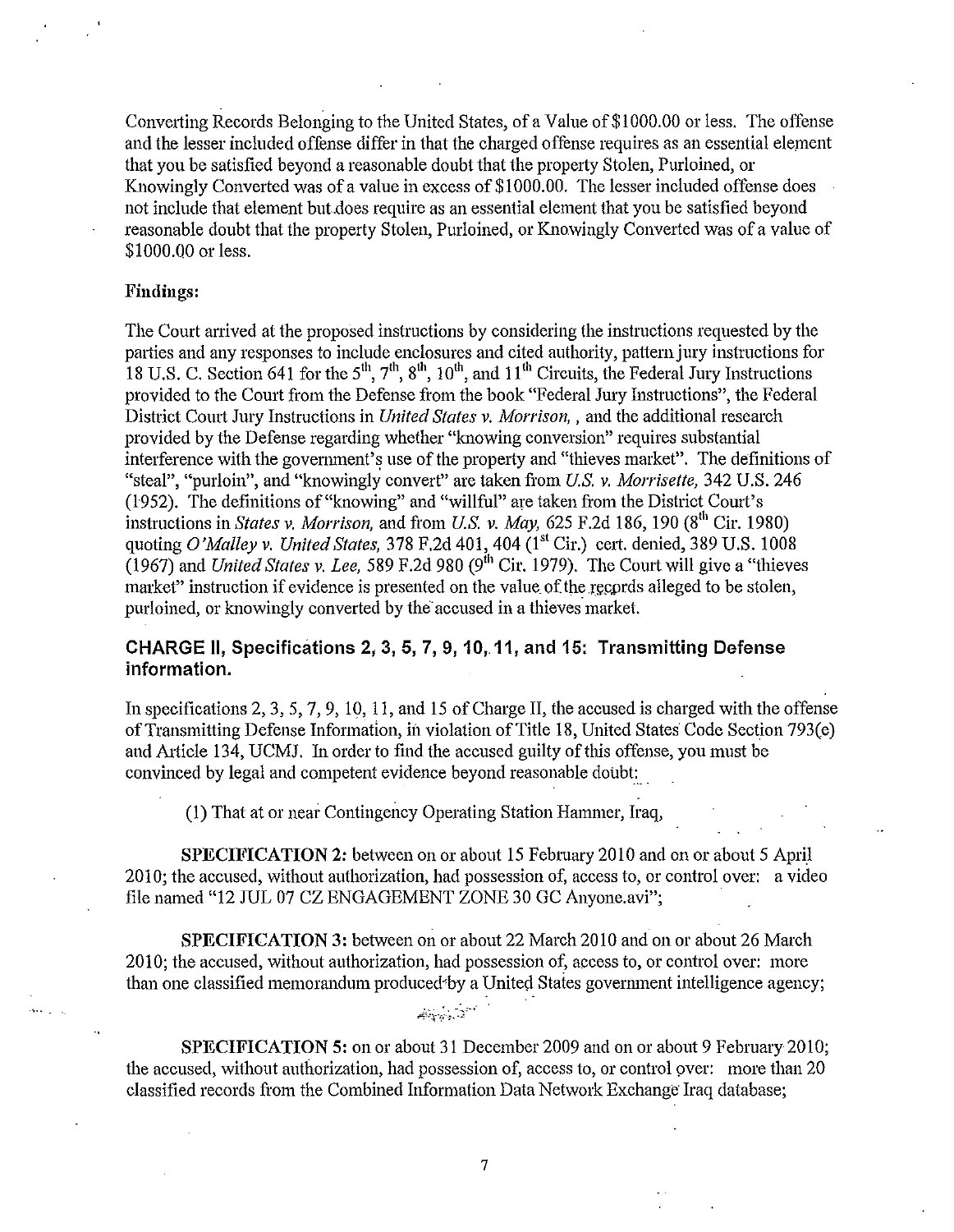**SPECIFICATION 7:** between on or about 31 December 2009 and on or about 9 February 2010; the accused, without authorization, had possession of, access to, or control over: more than 20 classified records from the Combined Information Network Exchange Afghanistan database:

**SPECIFICATION 9:** between on or about 8 March 2010 and on or about 27 May 2010; the accused, without authorization, had possession of, access to, or control over: more than 3 classified records from a United States Southern Command database;

**SPECIFICATION 10:** between on or about 11 Apri12010 and on or about 27 May 2010; the accused, without authorization, had possession of, access to, or control over: more than 5 classified records relating to a military operation in Farah Province, Afghanistan occurring · on or about 4 May 2009;

**SPECIFICATION 11:** between on or about 1 November 2009 and on or about 8 January 2010; the accused, without authorization, had possession of, access to, or control over: a file named "BE22 PAX.zip" containing a video named "BE22 PAZX.wmv";

**SPECIFICATION 15:** between on or about 15 February 2010 and on or about 15 March 2010; the accused, without authorization, had possession of, access to, or control over: a classified record produced by a United States Anny intelligence organization, dated 18 March 2008;

### **(Elements Common to all specifications)**

(2) the classified records, classified memorandum, videos, and files described for each specification in element (1) was information related to the national defense;

(3) the accused had reason to believe the classified records, classified memorandum, videos, and files described for each specification in element (1) could be used to the injury of the United States or to the advantage of any foreign nation;

( 4) the accused willfully communicated, delivered, or transmitted or caused to be communicated, delivered, or transmitted the above material to any person not entitled to receive it;

(5) at the time 18 U.S.C. Section 793(e) was in existence on the dates alleged in the specification;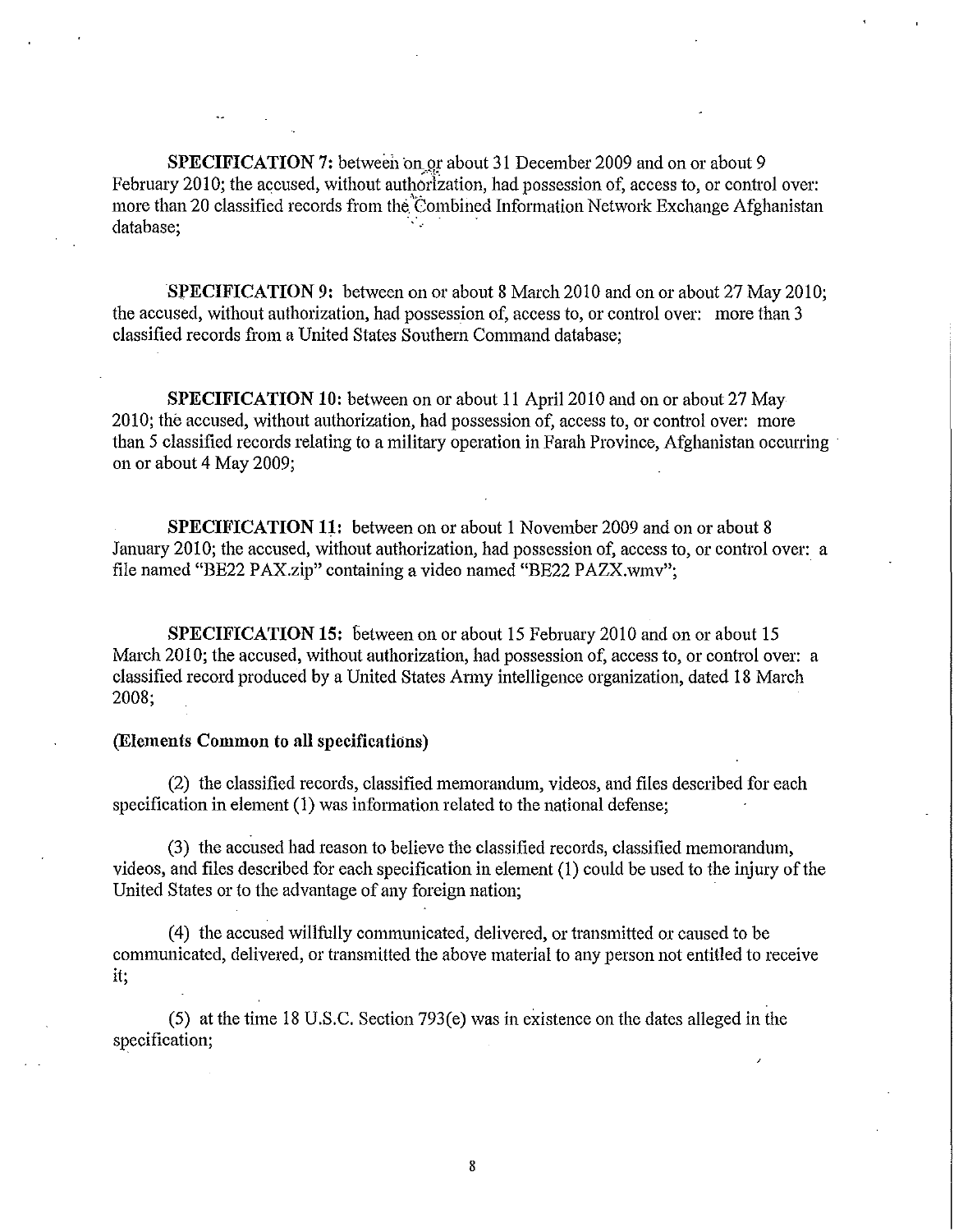(6) under the circumstances, the conduct of the accused was to the prejudice of good order and discipline in the armed forces or was of a nature to bring discredit upon the armed forces.

The same definitions for prejudice to good order and discipline in the armed forces and of a nature to bring discredit upon the armed forces that I read for you for specification 1 of Charge II also apply to this offense. Would any member like me to repeat those defininitions?

An act is done "willfully" if it is done voluntarily and intentionally with the specific intent to do something the law forbids, that is, with a bad purpose to disobey or disregard the law.

"Possession" means the act of having or holding property or the detention of property in one's power or command. Possession may mean actual physical possession or constructive possession. "Constructive possession" means having the ability to exercise dominion or control over an item. Possession inherently includes the power or authority to preclude control by others. It is possible, however, for more than one person to possess an item simultaneously, as when several people share control of an item.

A person has unauthorized possession of documents, photographs, videos, or computer files when he possesses such information under circumstances or in a location which is contrary to law or regulation for the conditions of his employment.

The term "national defense" is a broad term which refers to the United States military and naval establishments and to all related activities of national preparedness.

To prove that documents, writings, photographs, videos, or information relate to the national defense, there are two things that the govermnent must prove:

- (1) that the disclosure of the material would be potentially damaging to the United States or might be useful to an enemy of the United States; and
- (2) that the material is closely held by the United States govemment, in that the relevant govemment agency has sought to keep the infonnation from the public generally and has not made the documents, photographs, videos, or computer files available to the general public. Where the information has been made public by the United States government and is found in sources lawfully available to the general public, it does not relate to the national defense. Similarly, where the sources of information are lawfully available to the public, and the United States government has made no effort to guard such information, the information itself does not relate to the national defense.

In determining whether material is "closely held,'' you may consider whether it has been classified by appropriate authorities and whether it remained classified on the date or dates pertinent to the charge sheet. You may consider whether the information was classified or not in determining whether the information relates to the national defense. However, the fact that the information is designated as classified does not, in and of itself, demonstrate that the information relates to the national defense.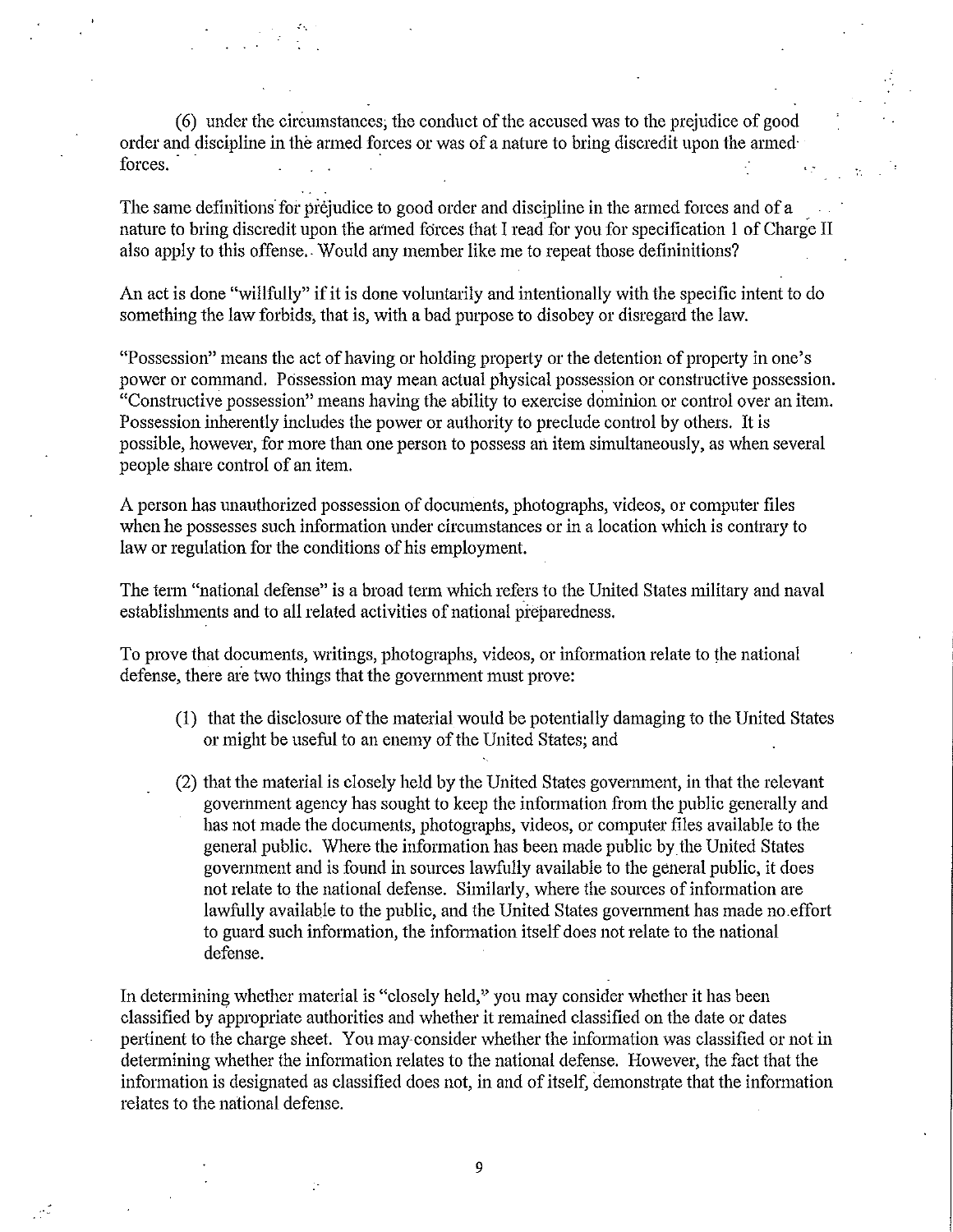"Reason to believe" means that the accused knew facts from which he concluded or reasonably should have concluded that the information could be used for the prohibited purposes. In considering whether the accused had reason to believe that the information could be used to the injury of the United States or to the advantage of a foreign country, you may consider the nature of the information involved. You need not determine that the accused had reason to believe that the information would be used against the United States, only that it could be so used. Additionally, the likelihood of the information being used to the injury of the United States or to the advantage of any foreign nation must not be remote, hypothetical, speculative, far-fetched, or fanciful. The Government is not required to prove that the information obtained by the accused was in fact used to the injury of the United States or to the advantage of any foreign nation.

The government does not have to prove that the accused had reason to believe that his act could both injure the United States and be to the advantage of a foreign country – the statute reads in the alternative. Also, the country to whose advantage the infonnation could be used need not necessarily be an enemy of the United States. The statute does not distinguish between friend and enemy.

In determining whether the person who received the infotmation was entitled to have it, you may consider all the evidence introduced at trial, including any evidence concerning the classification status of the information, any evidence relating to law and regulations governing the classification and declassification of national security information, its handling, use, and distribution, as well as any evidence relating to regulations governing the handling, use, and· distribution of infotmation obtained from classified systems.

I have taken judicial notice that Title 18, United States Code Section 793(e) was in existence on the dates alleged in specifications 2, 3, 5, 7, 9, 11, and 15 of Charge II.

### **Findings:**

The Court arrived at the proposed instructions for specifications 2, 3, 5, 7, 9, 11, and 15 of Charge II by considering the instructions requested by the parties and any responses to include enclosures and cited authority, pattern jury instructions for 18 U.S. C. Section 793(e) for the  $5^{\circ\circ}$ ,  $7<sup>th</sup>$ ,  $8<sup>th</sup>$ ,  $10<sup>th</sup>$ , and  $11<sup>th</sup>$  Circuits, the Federal Jury Instructions provided to the Court from the Defense from the book "Federal Jury Instructions", the Federal District Court Jury Instructions in *United States v. Morrison* and *United States v. Regan.* 

#### **CHARGE II, Specifications 13 and 14: Fraud and Related Activity With Computers**

In specification 13 and 14 of Charge II, the accused is charged with the offense of Fraud and Related Activity in Connection with Computers, in violation of Title 18, United States Code, Section 1030(a)(1) and Article 134, UCMJ. In order to find the accused guilty of this offense, you must be convinced by legal and competent evidence beyond reasonable doubt:

 $(1)$  That at or near Contingency Operating Station Hammer, Iraq,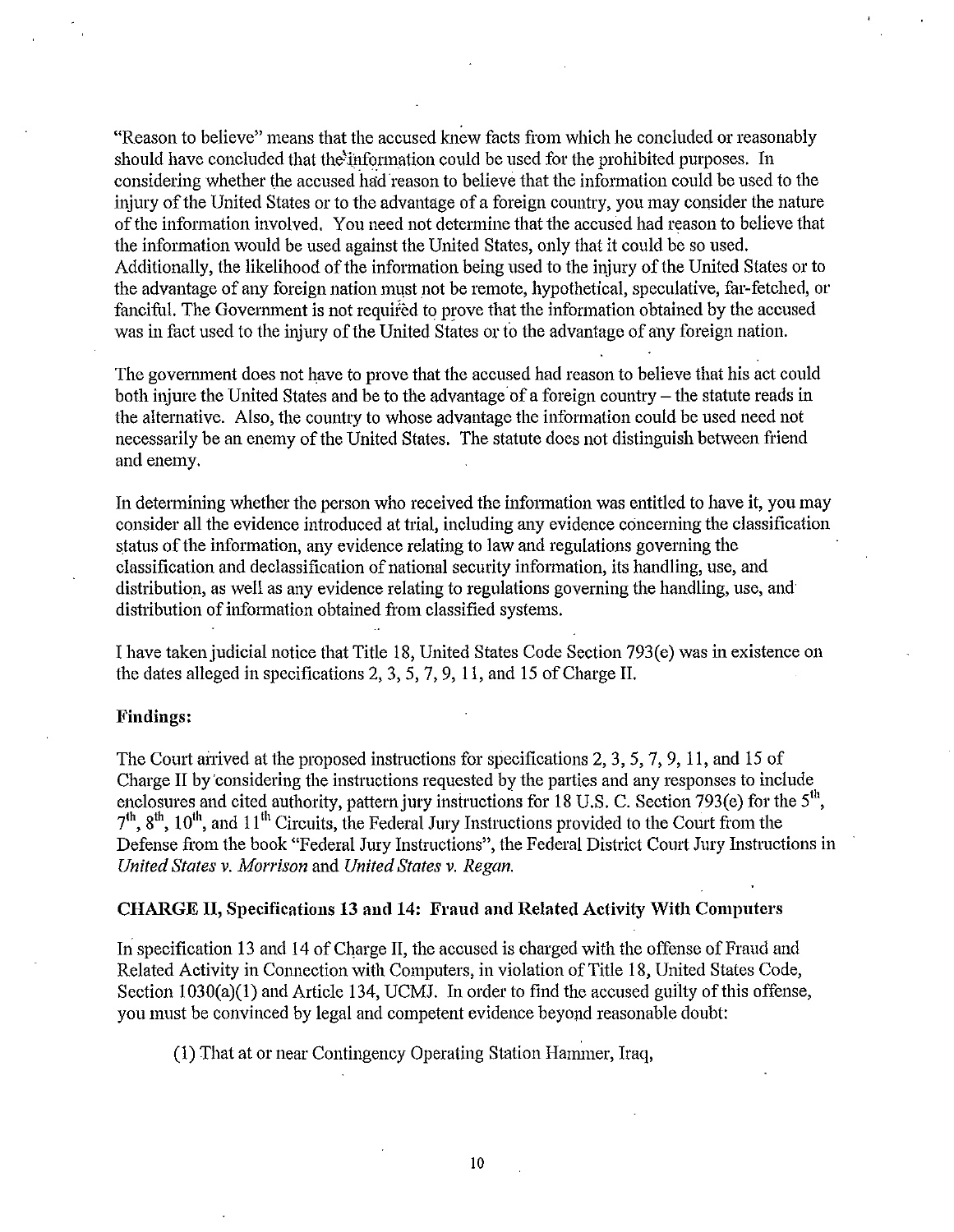**SPECIFICATION 13:** between on or about 28 March 2010 and on or about 27 May 2010;

 $\mathcal{L}^{\mathcal{L}}$  .  $\mathcal{L}^{\mathcal{L}}$ 

**SPECIFICATION 14:** between on or about 15 February 2010 and on or about 18 February 2010;

the accused knowingly accessed a computer exceeding authorized access on a Secret Internet Protocol Router Network.

(2) the accused obtained information that has been determined by the United States Government by Executive order or statute to require protection against unauthorized disclosure for reasons of national defense or foreign relations; to wit:

**SPECIFICATION 13: more than 75 classified United States Department of State** cables;

**SPECIFICATION 14:** a classified Department of State cable titled "Reykjavik-13";

(3) the accused had reason to believe the information obtained could be used to the injury of the United States or to the advantage of any foreign nation;

( 4) the accused communicated, delivered, transmitted, or caused to be communicated, delivered or transmitted the information to a person not entitled to receive it.

(5) the accused acted willfully; and  $\sim$ .

(6) under the circumstances, the conduct of the accused was to the prejudice of good order and discipline in the armed forces or was of a nature to bring discredit upon the armed forces.

The same definitions for prejudice to good order and discipline in the armed forces, and of a nature to bring discredit upon the armed forces that I read for you for specification **1** of Charge II also apply to this offense.

An act is done "willfully" if it is done voluntarily and intentionally with the specific intent to do something the law forbids, that is, with a bad purpose to disobey or disregard the law.

An act is done "knowingly" if it is done voluntarily and intentionally and not because of mistake or accident or other innocent reason.

The term "computer" means an electronic, magnetic, optical, electrochemical, or other high speed data processing device performing logical, aritlnnetic, or storage functions, and includes any data storage facility or communications facility directly related to or operating in conjunction with such device, but such term does not include an automated typewriter·or typesetter, a portable hand-held calculator, or other similar device.

II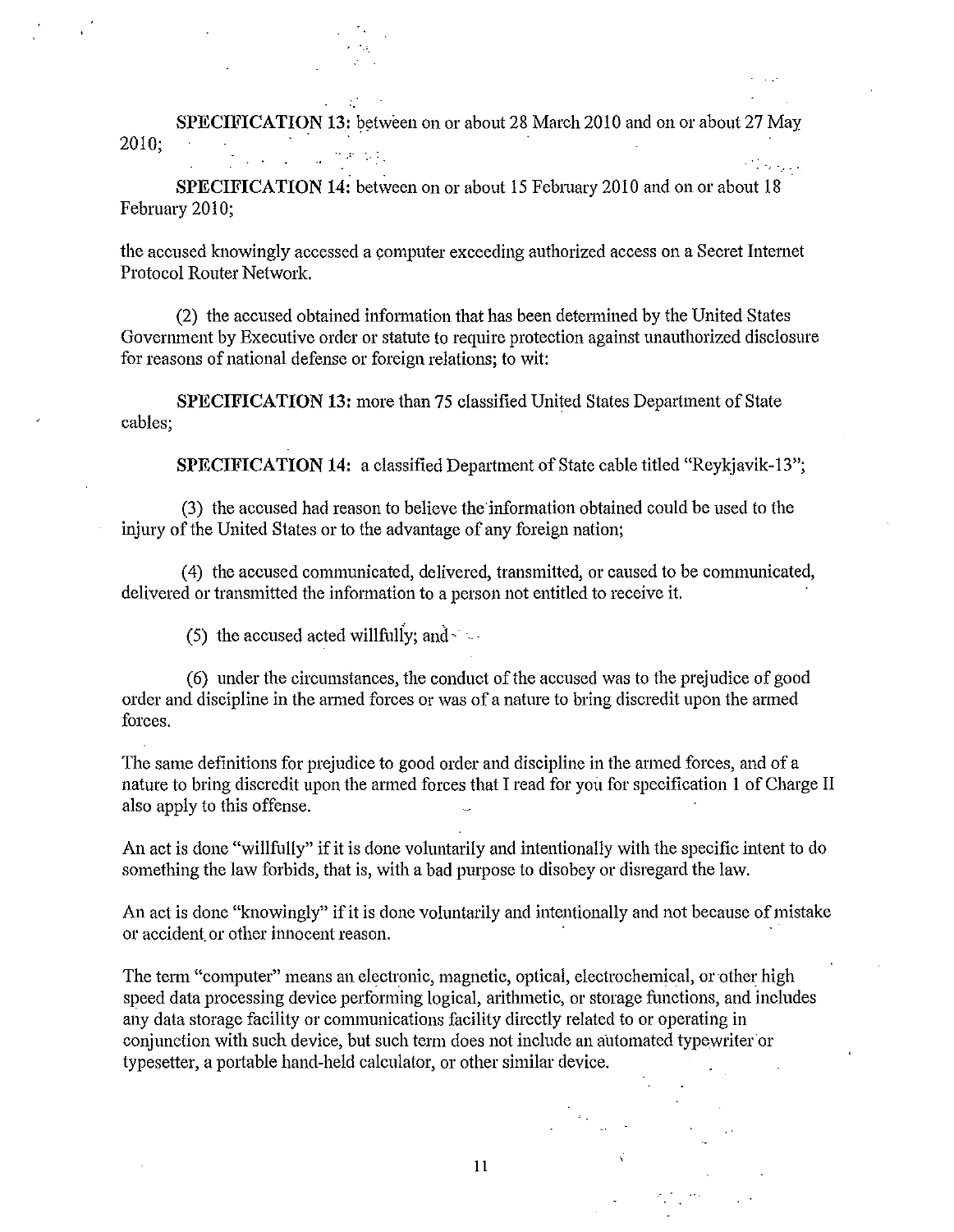The term "exceeds authorized access" means that the accused accessed a computer with authorization and used such access to obtain or alter information in the computer that the Accused is not entitled so to obtain or alter. It is the knowing use of the computer by exceeding authorized access which is being proscribed, not the unauthorized possession of, access to, or control over the protected information itself.

"Reason to believe" means that the accused knew facts from which he concluded or reasonably should have concluded that the information could be used for the prohibited purposes. In considering whether the accused had reason to believe that the information could be used to the injury of the United States or to the advantage of a foreign country, you may consider the nature of the information involved. You need not determine that the accused had reason to believe that the information would be used against the United States, only that it could be so used. Additionally, the likelihood of the information being used to the injury of the United States or to the advantage of any foreign nation must not be too remote, hypothetical, speculative, farfetched, or fanciful. The Government is not required to prove that the information obtained by the accused was in fact used to the injury of the United States or to the advantage of any foreign nation.

The government does not have to prove that the accused had reason to believe that his act could both injure the United States and be to the advantage of a foreign country – the statute reads in the alternative. Also, the country to whose advantage the information could be used need not necessarily be an enemy of the United States. The statute does not distinguish between friend and enemy.

In determining whether the person who received the information was entitled to have it, you may consider all the evidence introduced at trial, including any evidence concerning the classification status of the information, any evidence relating to law and regulations governing the classification and declassification of national security information, its handling, use, and distribution, as well as any evidence relating to regulations governing the handling, use, and distribution of information obtained from classified systems.

The term "person" means any individual, firm, corporation education institution, financial institution, governmental entity, or legal or other entity.

I have taken judicial notice that Title 18, United States Code Section 1030(a)(1) was in existence on the date alleged in the specification.

#### **Findings:**

The Court arrived at the proposed instructions for specifications 13 and 14 of Charge II by considering the instructions requested by the parties and any responses to include enclosures and cited authority, pattern jury instructions for 18 U.S. C. Section 1030(a)(1), for the  $8<sup>th</sup>$ ,  $9<sup>th</sup>$ , and 11<sup>th</sup> Circuits, the Federal Jury Instructions provided to the Court from the Defense from the book "Federal Jury Instructions". The definition for "exceeds authorized access" is taken from 18 U.S.C. Section 1030(a)(6) and the 1996 legislative history. The definitions of "knowing",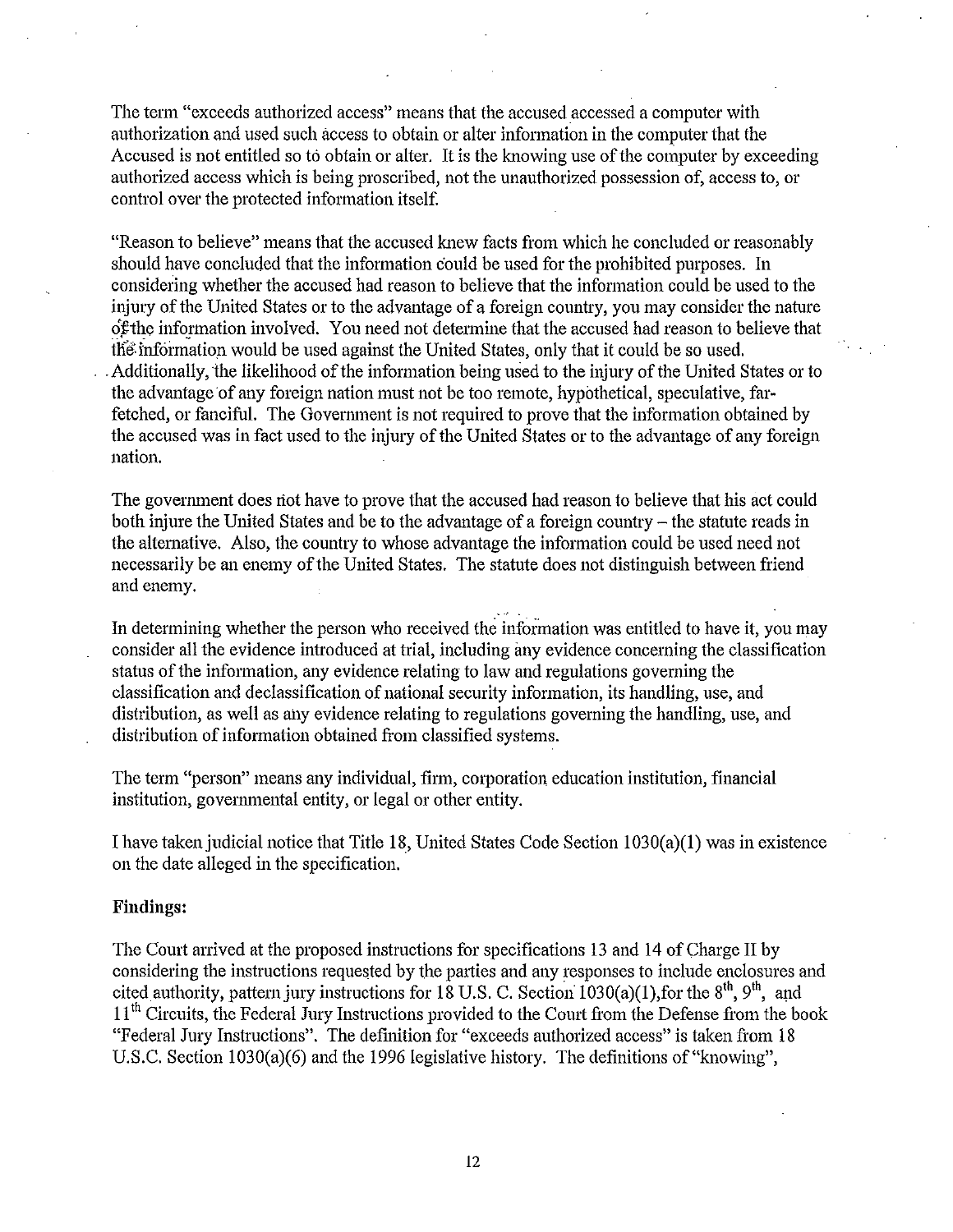"willful", and "reason to believe" are the same as those instructed upon for the specifications in violation of 18 U.S; $\ddot{C}$ : Section 793(e); .• ....

·- .. ·

### **CHARGE III, Specifications 1-5: Violation of a Lawful General Regulation:**

:··.

. The contract of the contract of the contract of the contract of the contract of the contract of the contract of the contract of the contract of the contract of the contract of the contract of the contract of the contrac In specifications 1-5 of Charge III, the accused is charged with the offense of Violating a Lawful General Order; in violation of Article 92, UCMJ. In order to find the accused guilty of this offense, you inust be convinced by legai and competent evidence beyond reasonable doubt:

(1) That there was iri existence a certain lawful general regulation in the following terms:

**Specification 1: paragraph 4-5(a)(4), Army Regulation 25-2, dated 24 October 2007;** 

**Specification 2:** paragraph 4-5(a)(3), Army Regulation 25-2, dated 24 October 2007;

**Specification** 3: paragraph 4-5(a)(3), Army Regulation 25-2, dated 24 October 2007;

**Specification 4: paragraph 4-5(a)(3), Army Regulation 25-2, dated 24 October 2007;** 

**Specification 5:** paragraph 7-4, Army Regulation 380-5, dated 29 September 2000;

(2) That the accused had a duty to obey such regulation; and

(3) That at or near Contingency Qperating Station Hammer, Iraq:·

**Specification 1:** between on or about 1 November 2009 and on or about 8 March 2010 the accused violated this lawful general regulation by attempting to bypass network or information security system mechanisms.

**Specification 2:** between on or about 11 February 1010 and on or about 3 April 2010 the accused violated this lawful general regulation by adding unauthorized software to a Secret Internet Protocol Router Network computer.

**Specification 3:** on or about 4 May 2010the accused violated this lawful general regulation by adding unauthorized software to a Secret Internet Protocol Router Network computer.

**Specification 4:** between on or about 11 May 2010 and on or about 27 May 2010 the accused violated this lawful general regulation by using an information system in a manner other than its intended purpose.

**Specification 5:** between on or about **1** November2009 and on or about 27 May 2010 ' the accused violated this lawful general regulation by wrongfully storing classified information.

**NOTE 1: Proof of existence of order or regulation. The existence of the order or regulation must be proven or judicial notice taken.** 

**NOTE 2: Lawfulness of order or regulation. The lawfulness of the order or regulation is not a separate element of the offense. Thus,**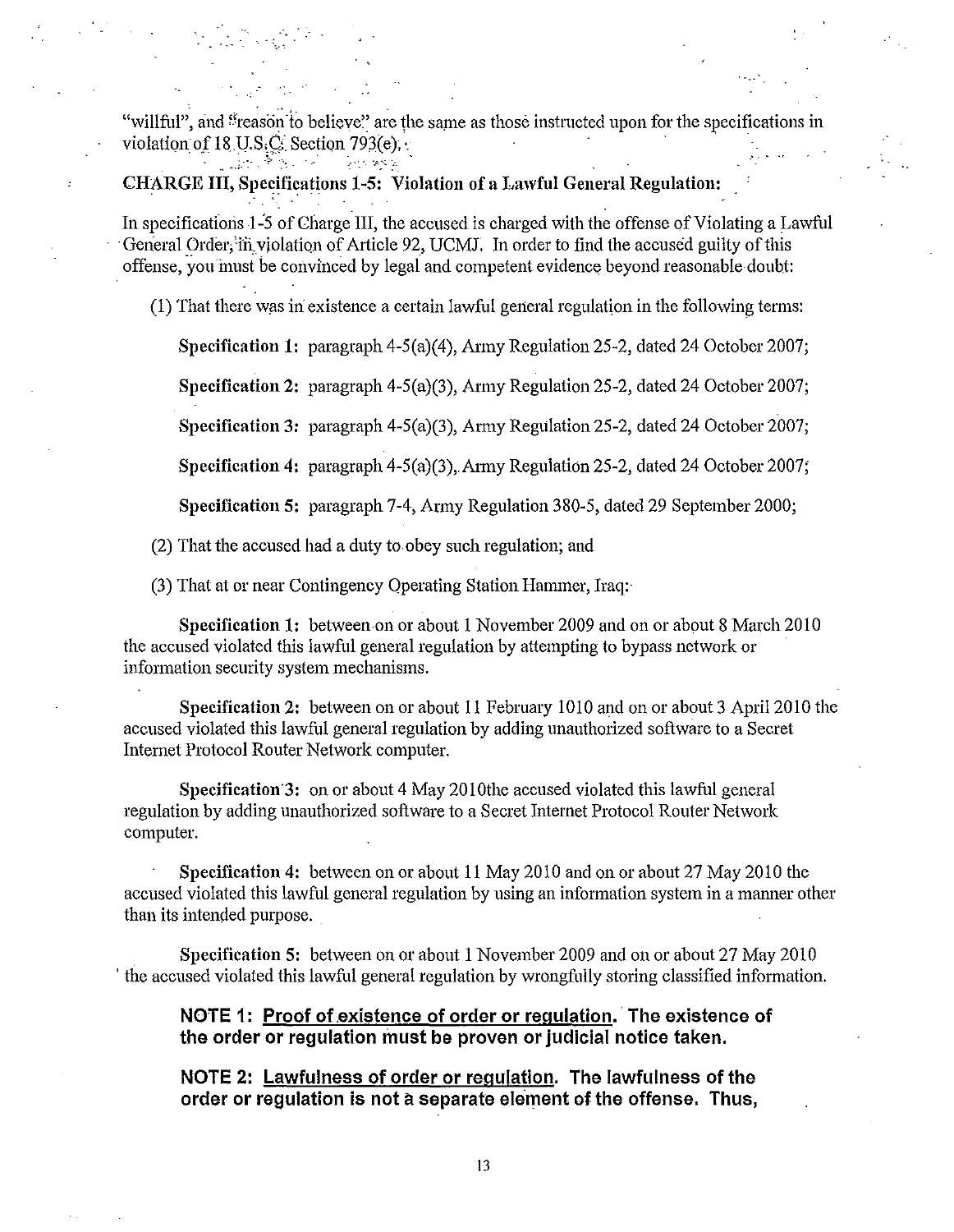the issue of lawfulness is determined by the MJ and is not submitted to the members. See United States v. New, 55 MJ 95 (CAAF 2001); United States v. Deisher, 61 MJ 313 (CAAF 2005). To be lawful, the . order or regulation must relate to specific military duty and be one that the noncommissioned/warrant/petty officer was authorized to give the accused. The order or requiation must require the accused to do or stop doing a particular thing either at once or at a future time. An order or requiation is lawful if reasonably necessary to safeguard and protect the morate, discipline, and usefulness of the members of a command and is directly connected with the maintenance of good order in the services. (The three preceding sentences may be modified and used by the MJ during a providence inquiry to define ''lawfulness" for the accused.) When the MJ determines that, based on the facts, the order or requilation was lawful, the MJ should advise the members as follows:

As a matter of law, the (order) (regulation) in this case, as described in the specification, if in fact there was such (an order) (a regulation), was a lawful (order) (regulation).

NOTE 3: Order or regulation determined to be unlawful. An order or regulation is illegal if, for example, it is unrelated to military duty, its sole purpose is to accomplish some private end, it is arbitrary and unreasonable, and/or it is given for the sole purpose of increasing the punishment for an offense which it is expected the accused may commit. If the MJ determines that, based on the facts, the order was not lawful, the MJ should dismiss the affected specification, and the members should be so advised.

NOTE 4: Dispute as to whether order was general. If there is a factual dispute whether the order was general, that dispute must be resolved by the members in connection with their determination of guilt or innocence. The following instruction may be given:

General (orders) (regulations) are those (orders) (regulations) which are generally applicable to an armed force and which are properly published by (the President) (the Secretary of (Defense) (Homeland Security) (or) (a military depatiment).

General (orders) (regulations) also include those (orders) (regulations) which are generally applicable to the command of the officer issuing them throughout the command or a particular subdivision thereof and which are issued by (an officer having general court-martial jurisdiction) · (or) (a general or flag officer in command) (or) (a commander superior to one of these).

You may find the accused guilty of violating a general (order) (regulation) only if you are satisfied beyond a reasonable doubt that the (order) (regulation) was general.

### NOTE 5: Deleted.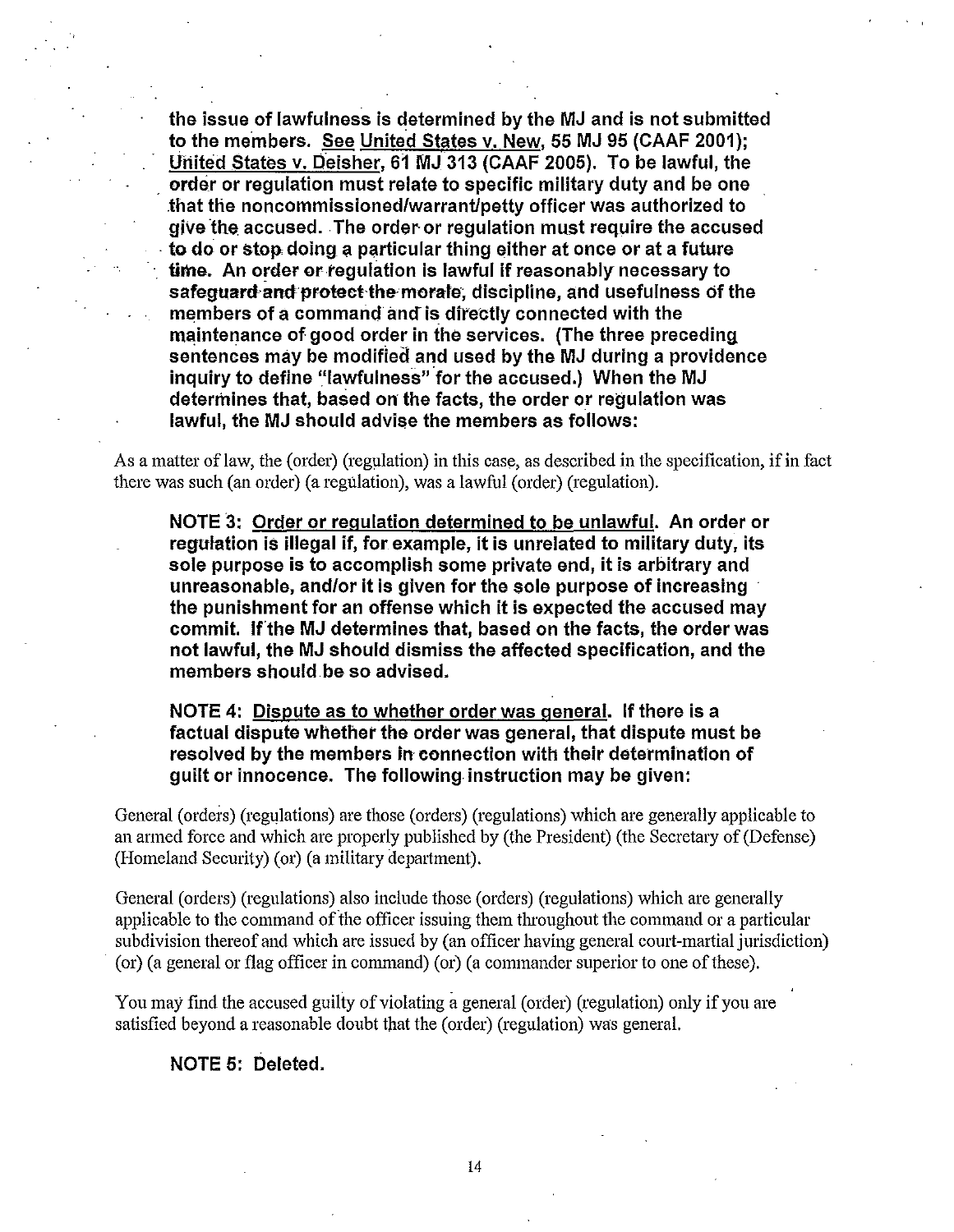# NOTE 6: Order issued by previous commander; If appropriate, the .. following additional instruction may be giveri:

. .

A general (order) (regulation) issued by a commander with authority to do so retains its character as a general.(order) (regulation) when another officer takes command, until it expires by its own *terms or is rescinded by separate action.*  $\cdot$ 

NOTE 7: Orders or regulations containing conditions. When an alleged general order or regulation prohibits a certain act or acts "except under certain conditions," (e.g., "except in the course of offtclal duty"), and the issue is raised by the evidence, the burden is upon the prosecution to prove that the accused is not within the terms of the exception. In such a case, the MJ must Inform the members of the specific exception(s} when listing the elements of the offense. Additionally, under present law an instruction substantially as follows must be provided:

When a general (order) (regulation) prohibits (a) certain act(s), except under certain conditions, then the burden is on the prosecution to establish by legal and competent evidence beyond a reasonable doubt that the accused does not come within the terms of the exception(s).

Conclusion. The Court's Proposed Draft Instructions substantially cover the relevant and legally correct instructions proposed by the patties. These draft instructions may be modified by the Court as necessary from the presentation of the evidence. Affirmative defense, evidentiary, and procedural instructions will be drafted as appropriate during the trial.

 $\mathbf{v}^{\perp}$ 

.:. ...

COL, JA Chief Judge, 1st Judicial Circuit